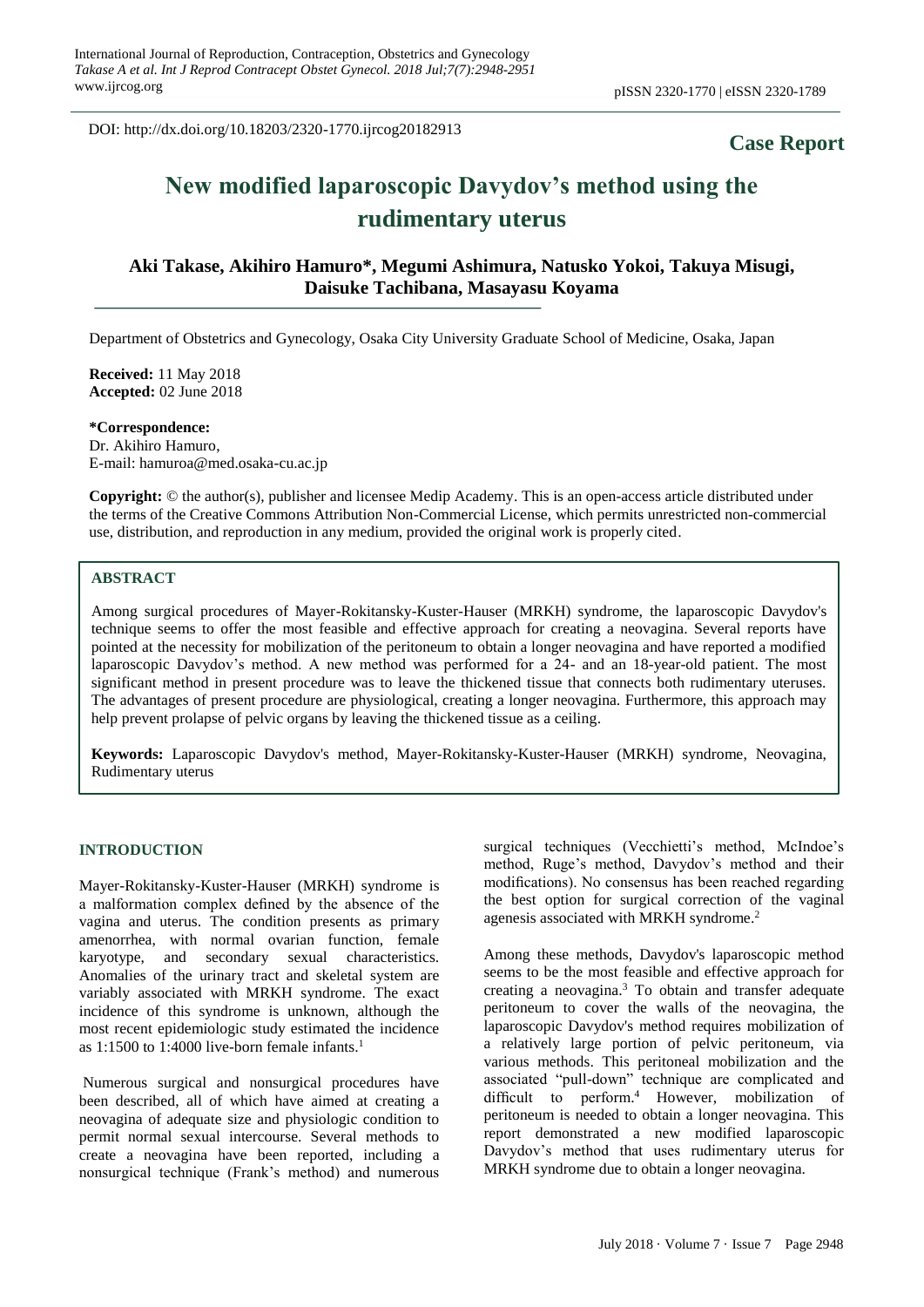#### **CASE REPORT**

Authors performed a new method for two patients. The first case involved a 24-year-old patient with no complications. She visited a nearby clinic due to primary amenorrhea in high school. She was diagnosed with MRKH syndrome and was introduced to our hospital for surgery at 23 years old. The labia majora and minora appeared normal. The vagina showed a blind ending with a length of about 5 mm.

The second case involved an 18-year-old patient. She underwent two operations for inguinal hernia at 2 and 5 years old and was introduced to our hospital due to primary amenorrhea. Authors investigated the amenorrhea in detail and diagnosed MRKH syndrome. The labia majora and minora appeared normal. The vagina showed a blind ending and was about 5 mm long. She and her family hoped for surgical treatment. Before surgery, both patients had undergone pelvic and abdominal ultrasonography, pelvic magnetic resonance imaging, and karyotyping.

Diagnostic criteria for MRKH syndrome were primary amenorrhea, vaginal agenesis, absence of the uterus, normal external genitalia, and a normal female karyotype (46, XX). Presence of a pelvic kidney was considered a contraindication for our procedure. Authors performed the new modified laparoscopic Davydov's method using the rudimentary uteruses. Both surgeries proceeded as follows.

The new modified laparoscopic Davydov's technique involves laparoscopic steps, followed by a vaginal approach. Authors first incise the vaginal end crosswise and peel bluntly, taking care to avoid bladder and rectal damage. After peeling until reaching under the peritoneum, we incise the vesicouterine/Douglas' pouch peritoneum transversely so as to leave the thickened tissue that connects both rudimentary uteruses (Figure 1a, b). Authors peel the vesicouterine peritoneum from the bladder and Douglas' peritoneum from the rectum. We pull down the vesicouterine/Douglas' pouch peritoneum respectively to the vaginal inlet and fix using 3-0 absorbable suture.

The vesicouterine/Douglas' pouch peritoneum will form the anterior and posterior walls of the vagina, respectively. Authors insert a prosthesis into the neovagina to maintain vaginal length at about 7 cm and fix the vesicouterine/Douglas' pouch peritoneum and thickened tissue that connects both rudimentary uteruses using 1-0 absorbable suture (Figure 1c, d). The operation is completed with the prosthesis left in the neovagina. Postoperatively, we provide guidance to enable selfdetachment of the prosthesis.

The results of the first case were: operation time, 3 h 55 min; blood loss, 5 ml; postoperative vaginal length, 7 cm; duration of retaining self-detachable prosthesis, 5 days; and postoperative duration until sexual intercourse, 13 months. The results of the second case were: operation time, 2 h 26 min; blood loss, 20 ml; postoperative vaginal length, 7 cm; duration of retaining self-detachable prosthesis, 5 days; and postoperative duration until sexual intercourse, 5 months. We provided instruction on selfdetachment of the prosthesis after postoperative day 3. The patient was discharged from hospital once they could perform self-detachment of the prosthesis. After leaving hospital, they were instructed to continue using the prosthesis. Neither patient complained of problems with sexual intercourse and no vaginal stenosis was recognized.



**Figure 1: a) Thickened tissue connecting both rudimentary uteruses; b) Thickened tissue connecting both rudimentary uteruses. The vesicouterine/Douglas' pouch peritoneum is transversely incised, leaving the thickened tissue; c) A prosthesis is inserted into the neovagina to maintain vaginal length at about 7 cm; d) The vesicouterine/Douglas' pouch peritoneum is fixed, and thickened tissue shows the thickening after suturing.**

#### **DISCUSSION**

Disadvantages of laparoscopic Davydov's method such as neovaginal stenosis, poor lubrication, scarring, contracture, and dyspareunia have prevailed even with the most popular techniques. <sup>5</sup> To improve these shortcomings of the laparoscopic Davydov's method, authors performed a new modified method that used the rudimentary uteruses in two patients.

The most significant method of our procedure was to leave the thickened tissue that connects both rudimentary uteruses. This procedure is more physiological and useful in obtaining a longer neovagina. Authors also have not encountered any complaints of problems with sexual intercourse, scarring or contracture of the neovagina.

In terms of other surgical treatments, the most widely used method of surgical skin graft is the McIndoe method, involving a split-thickness skin graft inserted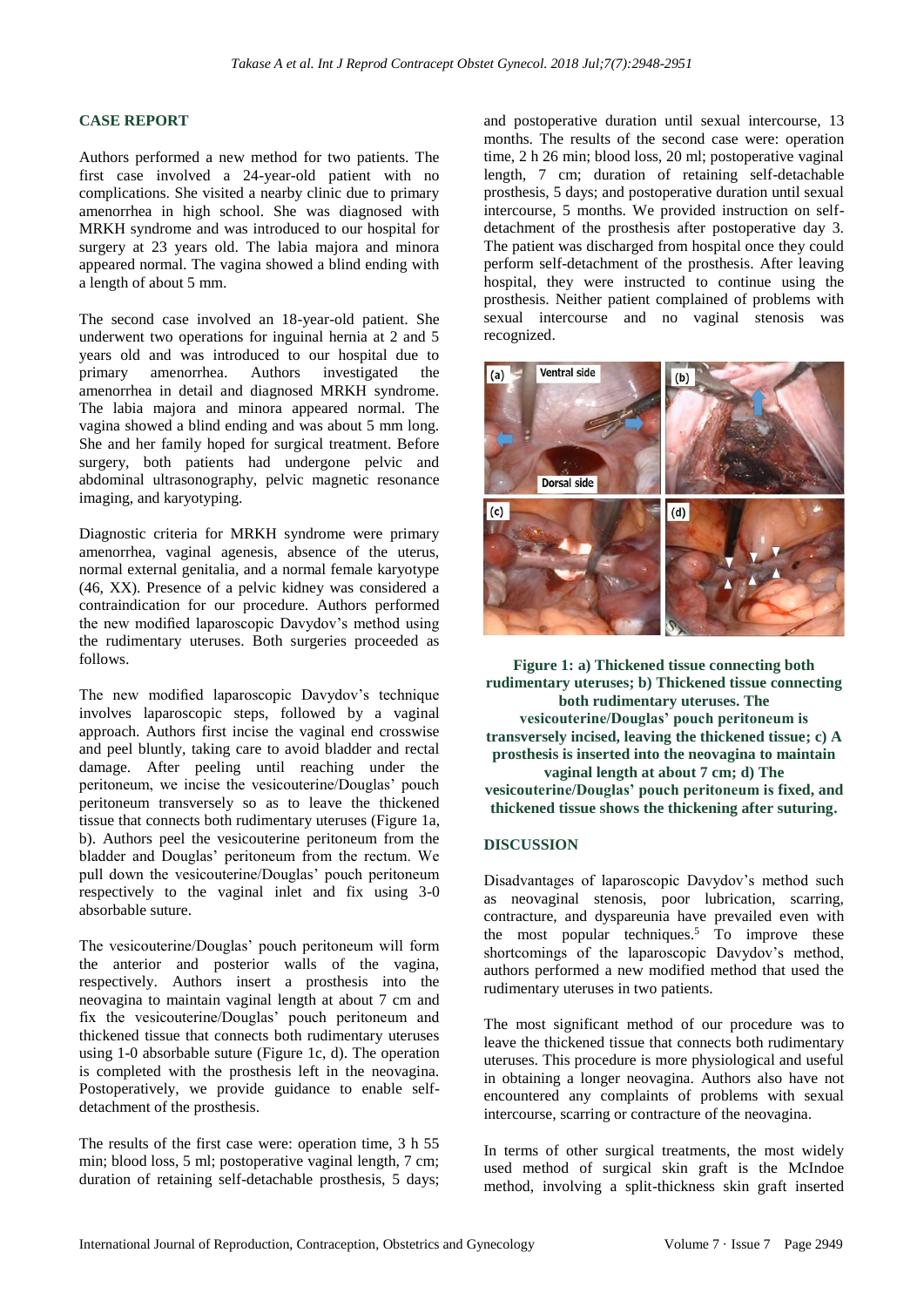into a space created between the bladder and rectum and maintained in position by a stent. Anatomical and functional success rates of 57-91% and 81-100%, respectively, have been described for this method. 5

However, disadvantages of this technique include a high rate of graft shrinkage, dyspareunia, and stenosis. On the other hand, sigmoid grafting is a method of vaginal construction that offers adequate length, natural lubrication, low risk of stenosis at the perineal introitus, and early coitus. Moreover, shrinkage in length and width is minimal. Nevertheless, this method is performed by laparotomy, representing a major surgical procedure associated with the usual risks of bowel surgery, including rectal or colonic perforation in 1–3% of cases. 5

Among these surgical procedures, the laparoscopic Davydov's method seems the most feasible and effective approach for creating a neovagina. The traditional laparoscopic Davydov's method is as follows:

- 1) create a vaginal tunnel by peeling off vaginal ending with a finger
- 2) incise the pelvic peritoneum and expand the vaginal canal and
- 3) suture the peritoneum and vaginal inlet.<sup>3</sup>

The laparoscopic Davydov's method offers many advantages and does not carry risks of peritoneal flap necrosis or development of a rejection reaction, which are potential problems with other transferred grafts.<sup>1</sup>

In terms of one difficulty for laparoscopic Davydov's method, Fedele et al. pointed out the importance of peritoneal mobilization to obtain a longer neovagina. In their report, peritoneal mobilization was performed prior to sectioning of the round ligaments and posterolateral incisions of the peritoneal leaf along the infundibulopelvic ligaments, after which the final mean neovaginal length was increased from 6 to 8.5 cm after their modified procedure. 1

Zhao et al. also reported a laparoscopic vaginoplasty technique using a single peritoneal flap to obtain a longer neovagina. 4 In the present report, authors demonstrated a new surgical procedure that uses the rudimentary uterus to obtain a longer neovagina. Authors kept peritoneal mobilization to leave the thickened tissue connecting both rudimentary uteruses between the vesicouterine pouch and Douglas' pouch. Authors therefore do not have to extensively peel off the peritoneum. Authors consider that this procedure is more physiological and useful for obtaining a longer neovagina. Authors have not recognized any vaginal stenosis, scarring or contracture in either of our cases.

Adamyan et al. have pointed out that the pelvic peritoneum has great regenerative power and can undergo squamous metaplasia when exposed to the external environment. <sup>6</sup> Templeman et al. also reported that the Davydov procedure allows spontaneous squamous epithelization of the neovagina within 6 months postoperatively. The reason for this rapid transformation is unclear, although we might hypothesize that, despite the dislocated peritoneum, the original vascularization is preserved and thus represents an easy substrate for epithelization. 7

The present procedure also recognized spontaneous squamous epithelization of the neovagina all around, despite covering the anterior and posterior vaginal walls by 3 months postoperatively. Covering the entire neovagina with peritoneum might thus be unnecessary.

Zhao et al. reported that cutting bilateral round ligaments may not have maintained the position of the pelvic cavity and prevented prolapse. <sup>4</sup> Authors considered that the thickened tissue connecting both rudimentary uteruses between the vesicouterine pouch and Douglas' pouch will reinforce the pelvic floor as the ceiling of the neovagina. The present procedure thus may prevent prolapse of pelvic organs in the future.

## **CONCLUSION**

Authors showed a new modified laparoscopic Davydov's method that uses the rudimentary uteruses for MRKH syndrome. The advantages of present procedure are more physiological results, and a longer neovagina. Furthermore, this method may help prevent prolapse of pelvic organs. Although the long-term results remain unclear, this method appears useful. More cases must be accumulated to clarify the efficiency of this method.

*Funding: No funding sources Conflict of interest: None declared Ethical approval: Not required*

#### **REFERENCES**

- 1. Fedele L. Creation of a neovagina by Davydov's laparoscopic modified technique in patients with Rokitansky syndrome. Am J Obstet Gynecol. 2010 Jan;202(1):33.e1-6.
- 2. Zhou JH. Long-term outcomes of transvestibular vaginoplasty with pelvic peritoneum in 182 patients with Rokitansky's syndrome. Fertil Steril. 2010; 94(6):2281-5.
- 3. Bianchi S. Creation of a neovagina in Rokitansky syndrome: comparison between two laparoscopic techniques. Fertil Steril. 2011;95:1098-100.e1-e3.
- 4. Zhao XW. Laparoscopic vaginoplasty using a single peritoneal flap: 10 years of experience in the creation of a neovagina in patients with Mayer-Rokitansky-Kuster-Hauser syndrome. Fertil Steril. 2015;104(1):0015-0282.
- 5. Soong YK. Results of modified laparoscopically assisted neovaginoplasty in 18 patients with congenital absence of vagina. Hum Reprod. 1996;11:200-3.